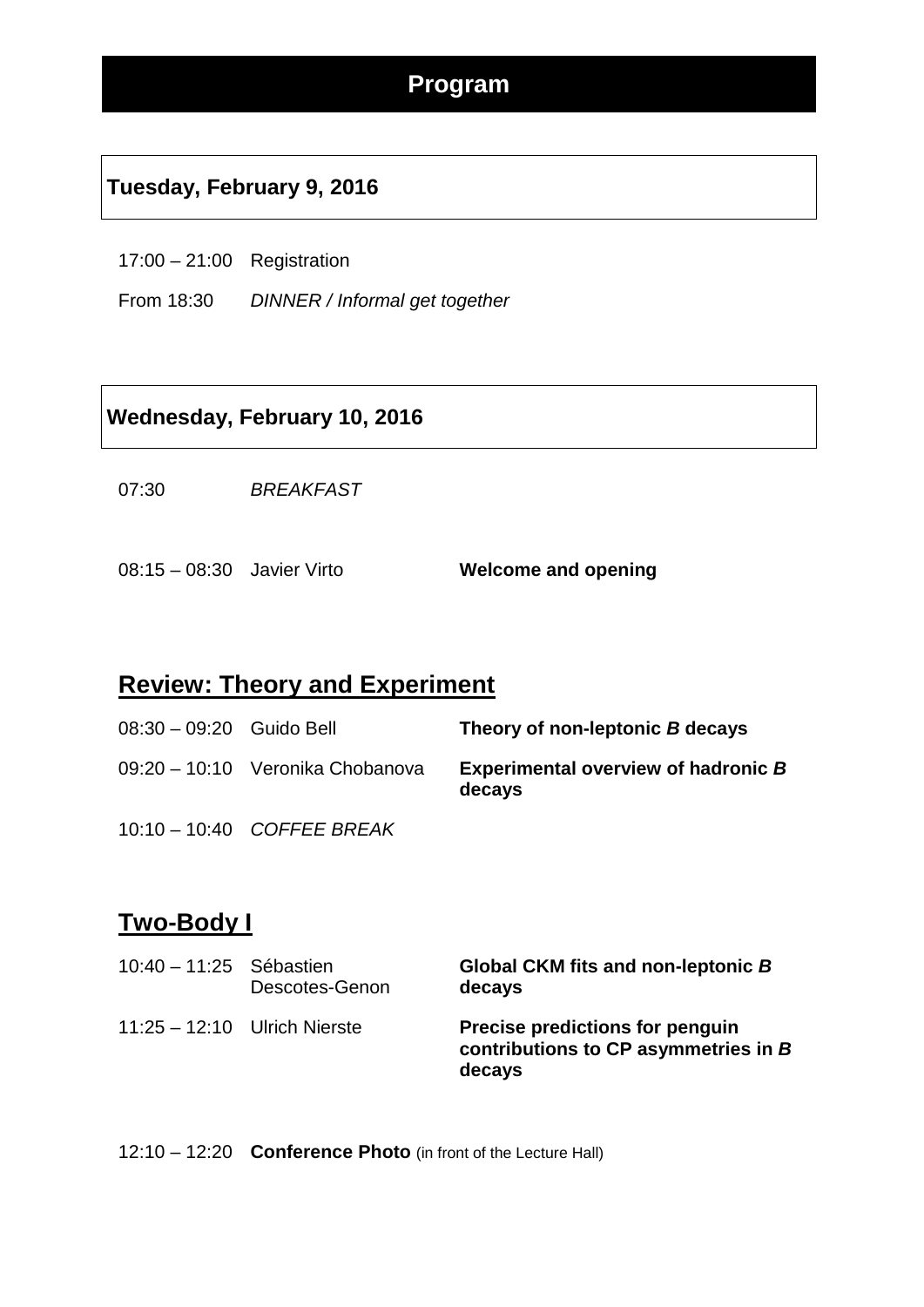## **Wednesday, February 10, 2016**

12:20 *LUNCH*

## **Two-Body II**

| $13:50 - 14:40$ Martin Jung |                              | Precision determinations of the weak<br><b>B</b> meson mixing phases including<br>"penguin pollution" |
|-----------------------------|------------------------------|-------------------------------------------------------------------------------------------------------|
|                             | 14:40 - 15:30 Alakabha Datta | Probing CP violation in two-body non-<br>leptonic B decays                                            |
|                             | 15:30 - 16:00 COFFEE BREAK   |                                                                                                       |

**Non-Leptonic K decays**

| 16:00 - 16:45 Christopher Sachrajda | Lattice computations of nonleptonic<br>kaon decay amplitudes and the<br>lessons for hadronic B-decays |
|-------------------------------------|-------------------------------------------------------------------------------------------------------|
| $16:45 - 17:30$ Martin Gorbahn      | Perturbative calculations for $\epsilon$ '/ $\epsilon$                                                |

18:30 *DINNER*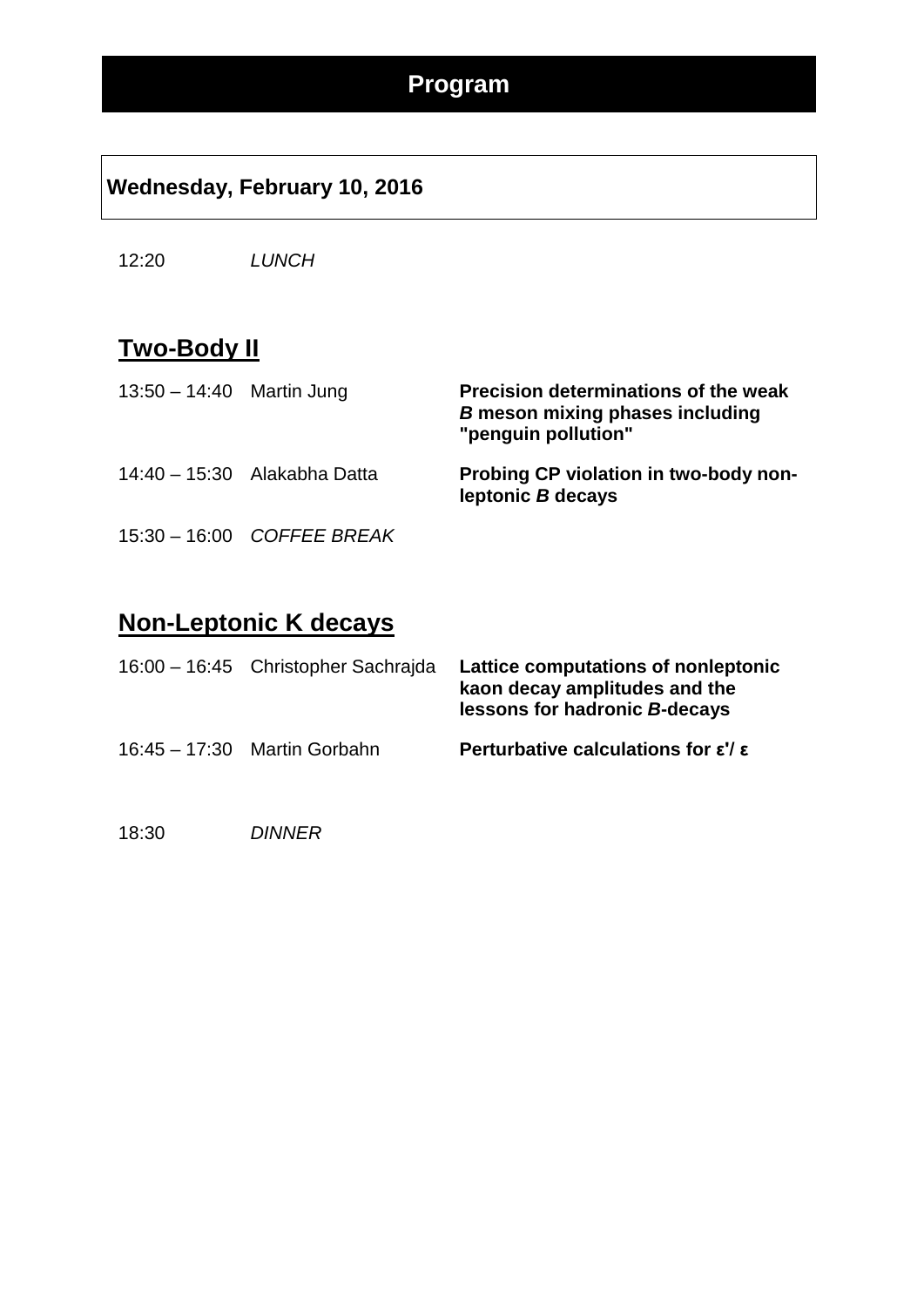#### **Thursday, February 11, 2016**

07:30 *BREAKFAST*

#### **Three-Body I**

| $08:30 - 09:20$ Thomas Edward<br>Latham | <b>Experimental results from B decays to</b><br>charmless and open-charm 3-body<br>final states |
|-----------------------------------------|-------------------------------------------------------------------------------------------------|
| $09:20 - 10:10$ Thomas Mannel           | Three-body non-leptonic B decays and<br><b>QCD Factorization</b>                                |

10:10 – 10:40 *COFFEE BREAK*

## **B to pipi form factors**

|                 | $10:40 - 11:25$ Danny van Dyk | $B\to\pi\pi$ Form Factors: Overview and<br><b>Results at Large Dipion Masses</b> |
|-----------------|-------------------------------|----------------------------------------------------------------------------------|
| $11:25 - 12:10$ | Alexander<br>Khodjamirian     | Form factors of $B \to \pi\pi$ transitions<br>from QCD light-cone sum rules      |
| 12:10           | <b>LUNCH</b>                  |                                                                                  |
|                 |                               |                                                                                  |

13:35 – 13:50 Ernst Dreisigacker **About the Wilhelm and Else Heraeus Foundation**

#### **Two-pion systems**

| 13:50 - 14:40 Pablo Roig Garcés | Two-meson form factors from<br>dispersion relations |
|---------------------------------|-----------------------------------------------------|
| 14:40 - 15:30 Pere Masjuan      | Padé Theory: A toolkit for hadronic<br>form factors |
| 15:30 - 16:00 COFFEE BREAK      |                                                     |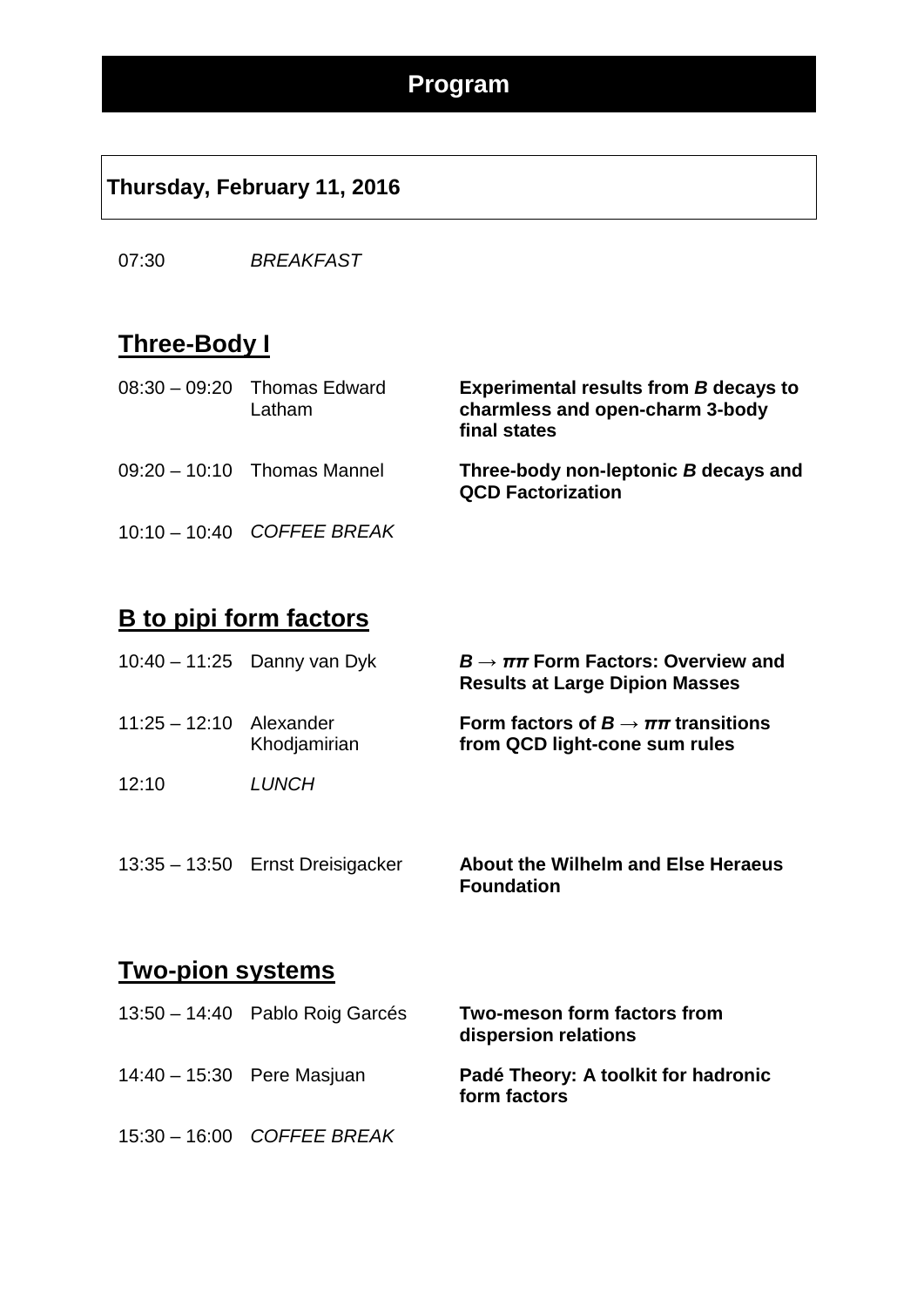## **Thursday, February 11, 2016**

# **Three-Body II**

| $16:00 - 16:45$ Bastian Kubis |                                  | Dispersive methods in heavy-meson<br>decays                                    |
|-------------------------------|----------------------------------|--------------------------------------------------------------------------------|
| $16:45 - 17:30$               | Ignacio<br>De Bediaga Hickman    | <b>CP violation and CPT invariance in</b><br>charmless three-body B decays     |
|                               | $17:30 - 18:15$ Hai-Yang Cheng   | <b>Branching fractions and CP violation</b><br>in hadronic three-body B decays |
|                               | 18:15 – 18:30 Patricia Magalhães | <b>Final state interaction on</b><br>$B+ \rightarrow$ pi+pi-pi+                |

19:15 *HERAEUS DINNER (cold & warm buffet, free beverages)*